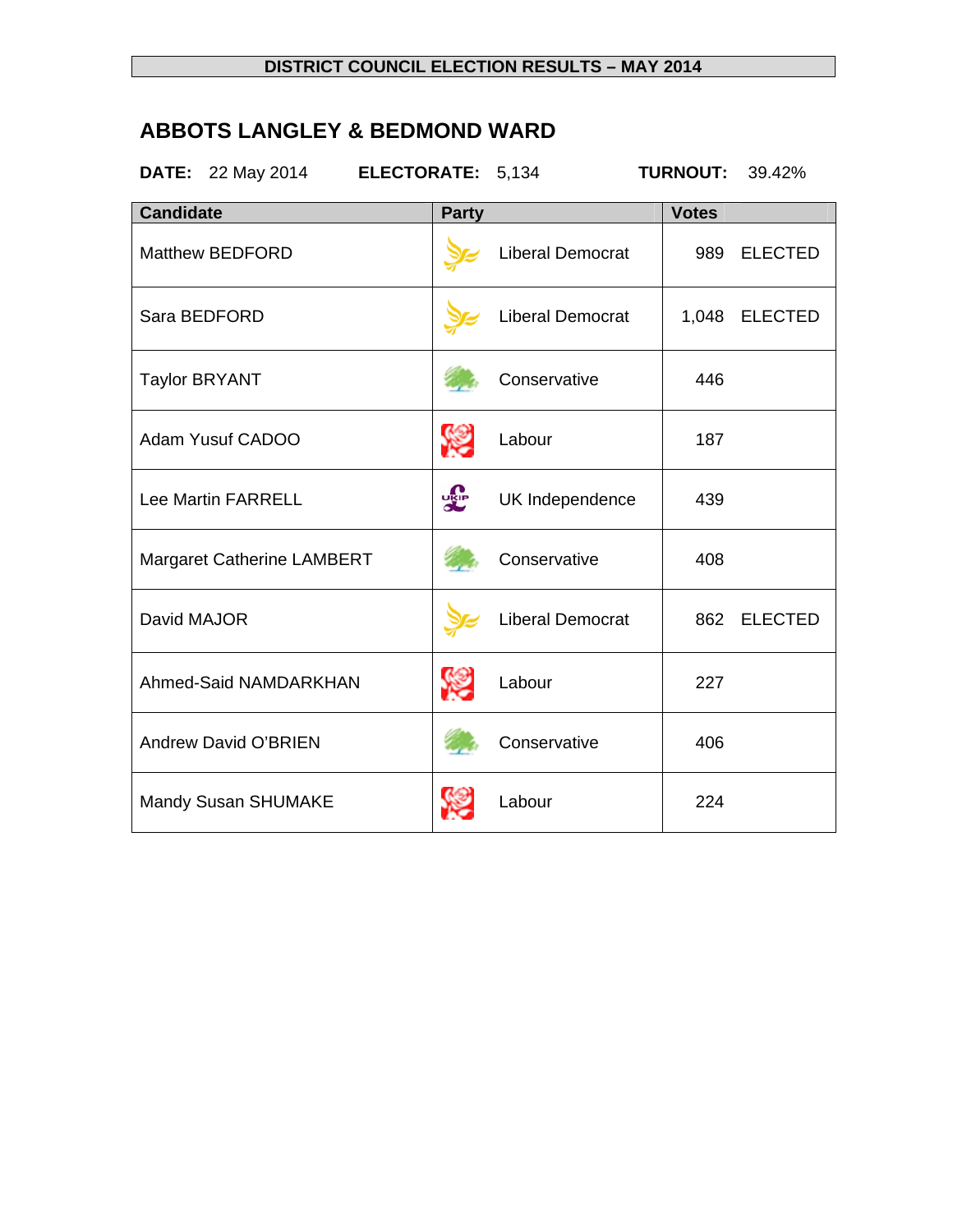# **CARPENDERS PARK WARD**

**DATE:** 22 May 2014 **ELECTORATE:** 5,370 **TURNOUT:** 41.92%

| <b>Candidate</b>           | <b>Party</b>            | <b>Votes</b>            |
|----------------------------|-------------------------|-------------------------|
| <b>Eric William BISHOP</b> | Conservative            | 1,065<br><b>ELECTED</b> |
| Mary CONNOLLY              | <b>Liberal Democrat</b> | 749                     |
| <b>Terry DOS RAMOS</b>     | Conservative            | <b>ELECTED</b><br>962   |
| Paul GORDON                | Labour                  | 357                     |
| Pam HAMES                  | Liberal Democrat        | 846                     |
| Pamela KING                | Labour                  | 365                     |
| <b>Thomas KINGSTON</b>     | <b>Liberal Democrat</b> | 621                     |
| Angela ROBERTS             | Conservative            | 944 ELECTED             |
| Don WILKINSON              | Labour                  | 311                     |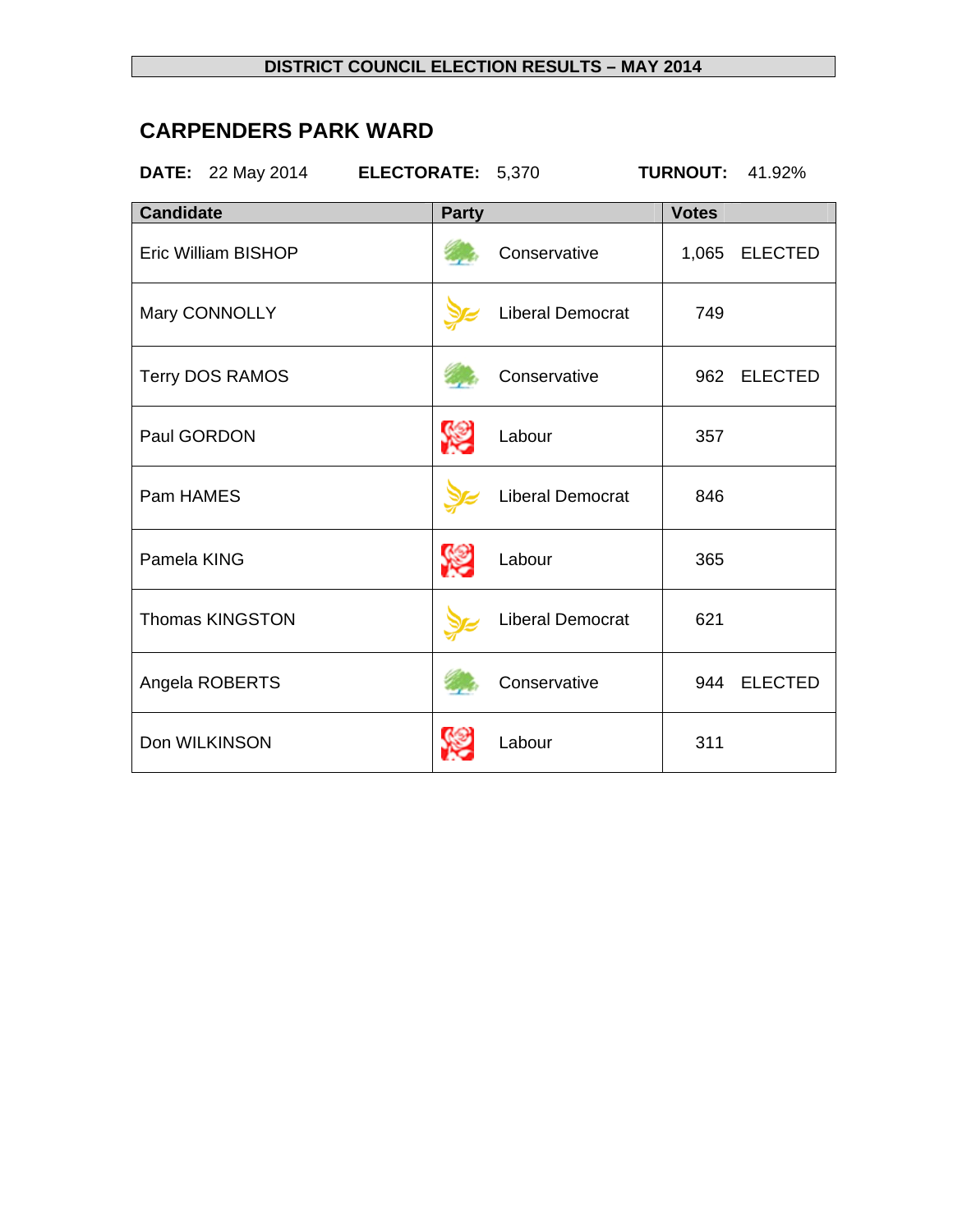# **CHORLEYWOOD NORTH & SARRATT WARD**

**DATE:** 22 May 2014 **ELECTORATE:** 5,855 **TURNOUT:** 37.79%

| <b>Candidate</b>       | <b>Party</b> |                         | <b>Votes</b> |                |
|------------------------|--------------|-------------------------|--------------|----------------|
| Marilyn BUTLER         |              | Conservative            |              | 1,367 ELECTED  |
| <b>Tony EDWARDS</b>    |              | <b>Liberal Democrat</b> | 348          |                |
| <b>Barbara GREEN</b>   |              | <b>Liberal Democrat</b> | 398          |                |
| Alex HAYWARD           |              | Conservative            |              | 1,422 ELECTED  |
| <b>Vesper HUNTER</b>   | <b>DRUP</b>  | UK Independence         | 407          |                |
| <b>Heather KENISON</b> |              | Conservative            | 1,295        | <b>ELECTED</b> |
| <b>Michael KING</b>    | <b>RE</b>    | Labour                  | 131          |                |
| <b>Greg SHUMAKE</b>    | <b>SEP</b>   | Labour                  | 124          |                |
| Lyn SUTHERLAND         |              | <b>Liberal Democrat</b> | 292          |                |
| Barbara Anne WOOLNER   |              | Labour                  | 112          |                |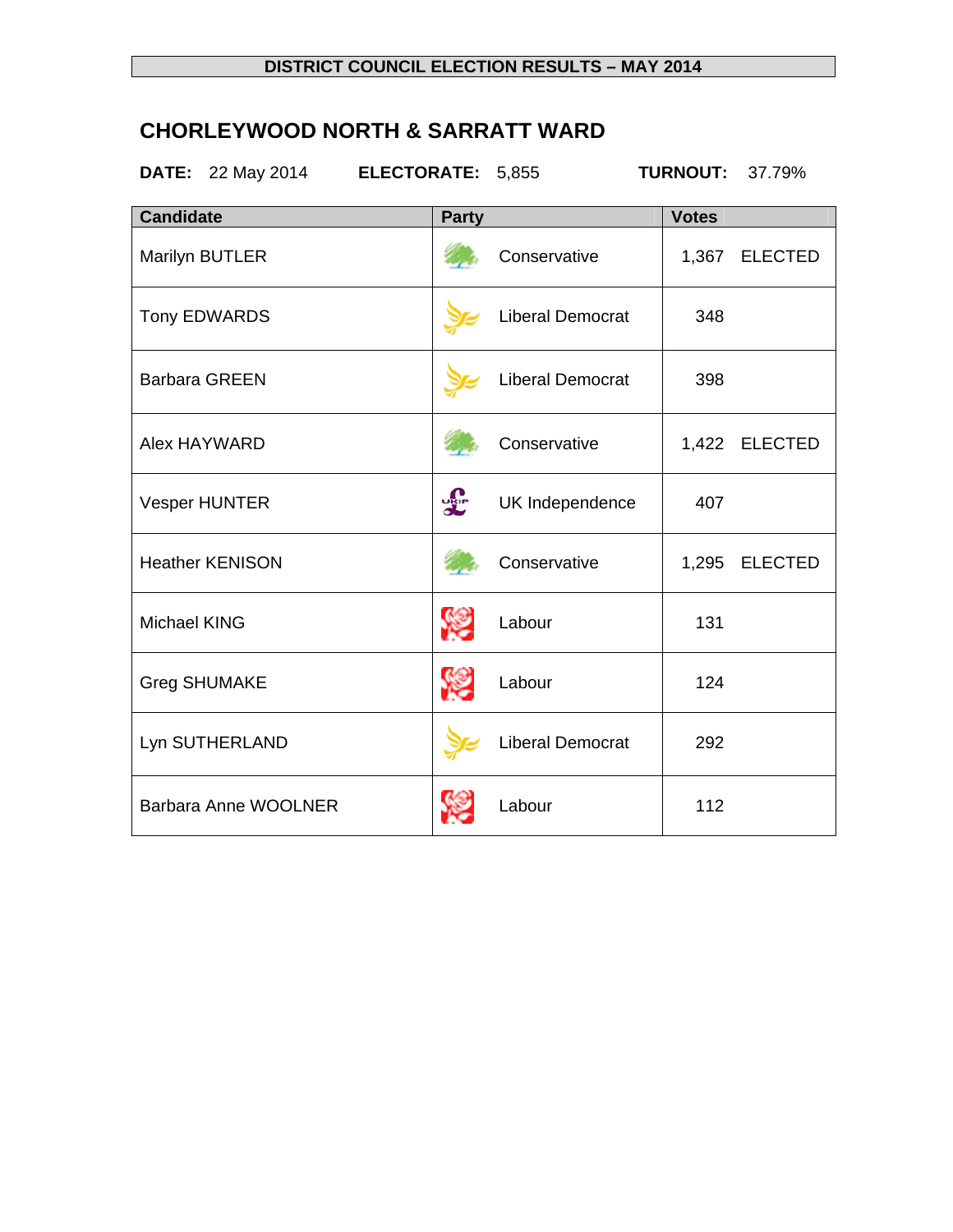# **CHORLEYWOOD SOUTH & MAPLE CROSS WARD**

**DATE:** 22 May 2014 **ELECTORATE:** 5,928 **TURNOUT:** 42.58%

| <b>Candidate</b>            | <b>Party</b> |                         | <b>Votes</b> |                |
|-----------------------------|--------------|-------------------------|--------------|----------------|
| <b>Richard Mark BOOTH</b>   | <b>SEP</b>   | UK Independence         | 431          |                |
| <b>Fiona GOBLE</b>          | \$.          | Labour                  | 226          |                |
| Angela KILLICK              |              | Conservative            | 830          |                |
| <b>Geoffrey LILEY</b>       |              | Conservative            | 729          |                |
| Ann SHAW                    |              | <b>Liberal Democrat</b> | 1,196        | <b>ELECTED</b> |
| Sue STIBBS                  |              | Liberal Democrat        | 1,106        | <b>ELECTED</b> |
| <b>Martin TREVETT</b>       |              | Liberal Democrat        |              | 1,216 ELECTED  |
| <b>William Edward WAITE</b> | \$.          | Labour                  | 139          |                |
| David WILLIAMS              | <b>R</b>     | Labour                  | 203          |                |
| <b>Jackie WORRALL</b>       |              | Conservative            | 727          |                |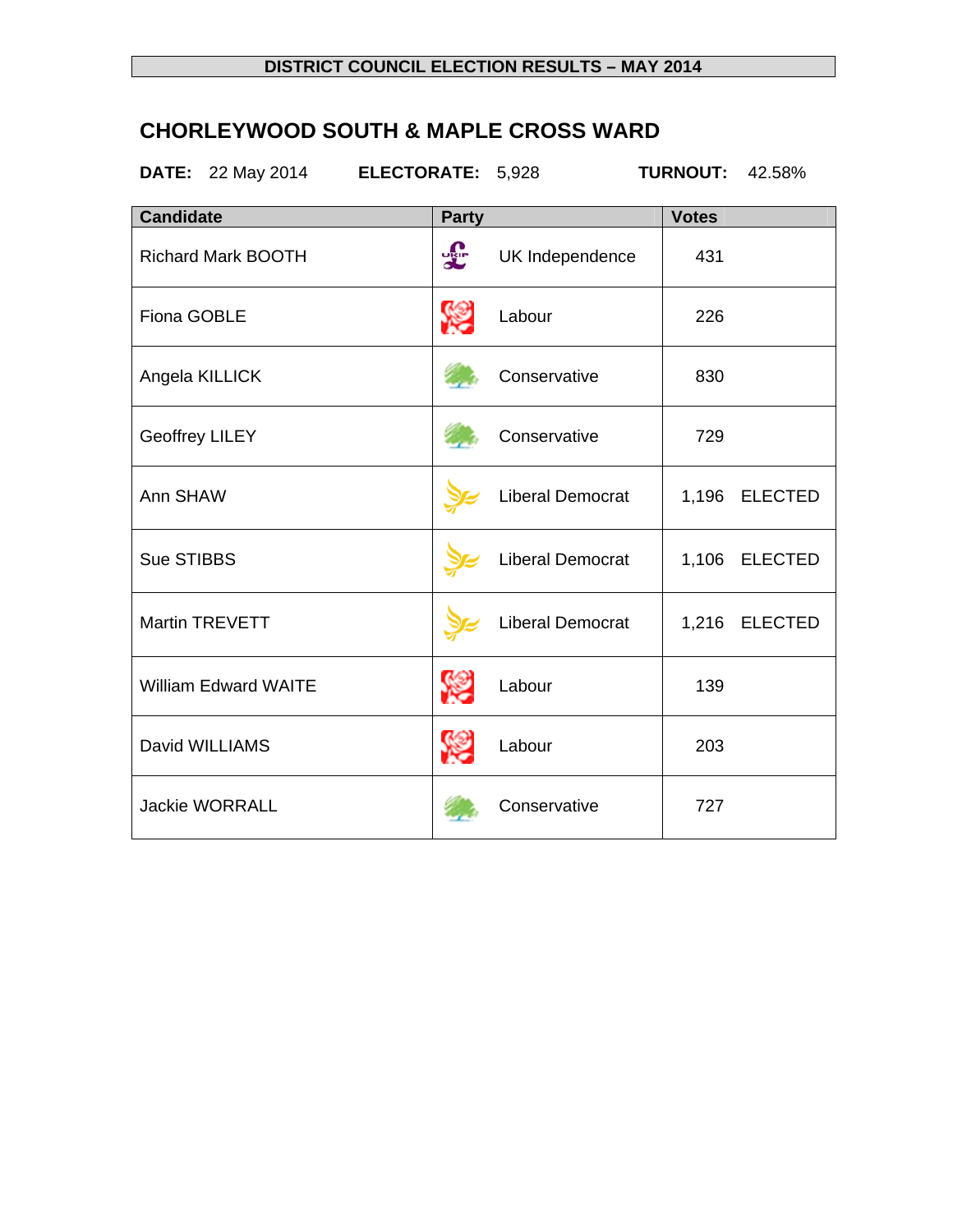## **DICKINSONS WARD**

**DATE:** 22 May 2014 **ELECTORATE:** 5,283 **TURNOUT:** 38.08%

| <b>Candidate</b>             | <b>Party</b> |                         | <b>Votes</b> |                |
|------------------------------|--------------|-------------------------|--------------|----------------|
| <b>Rupert BARNES</b>         |              | Conservative            | 672          |                |
| <b>Wendy BENATAR</b>         |              | Conservative            | 529          |                |
| <b>Philip BRADING</b>        |              | Liberal Democrat        | 1,018        | <b>ELECTED</b> |
| Margaret GALLAGHER           | <b>SEP</b>   | Labour                  | 378          |                |
| <b>Peter William GETKAHN</b> |              | <b>Liberal Democrat</b> | 866          | <b>ELECTED</b> |
| lan HOLMES                   | <b>SEP</b>   | Labour                  | 278          |                |
| Wendy Kamala JORDAN          |              | <b>Liberal Democrat</b> | 858          | <b>ELECTED</b> |
| <b>Jussie KAUR</b>           |              | Conservative            | 529          |                |
| David WYNNE-JONES            |              | Labour                  | 353          |                |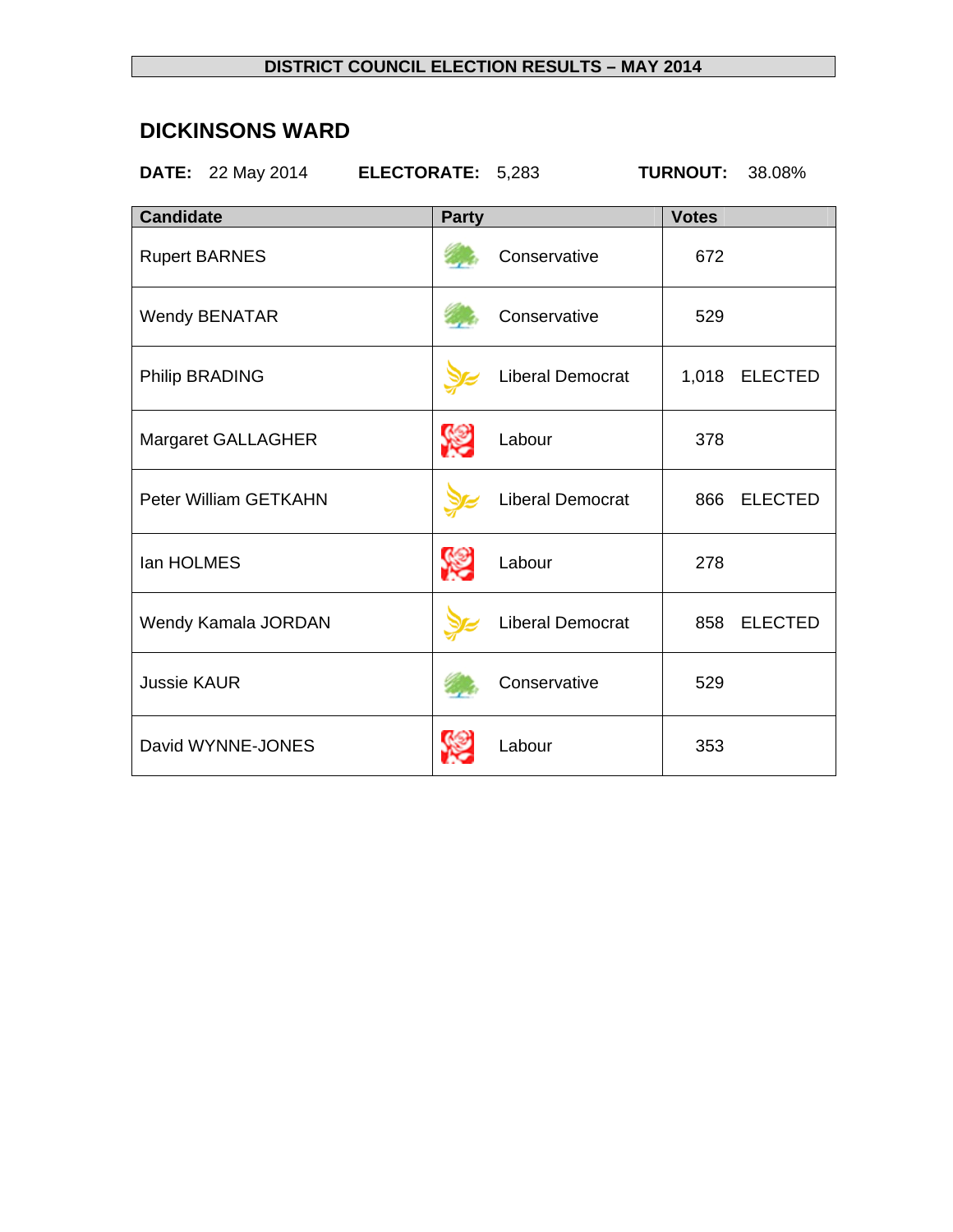## **DURRANTS WARD**

| <b>ELECTORATE:</b><br><b>DATE:</b> 22 May 2014 |                        | 5,095                   | <b>TURNOUT:</b> | 40.33%         |
|------------------------------------------------|------------------------|-------------------------|-----------------|----------------|
| <b>Candidate</b>                               | <b>Party</b>           |                         | <b>Votes</b>    |                |
| Showky AKHBARI                                 |                        | Labour                  | 199             |                |
| <b>Michelle BASS</b>                           |                        | Conservative            | 492             |                |
| <b>Frank BRAND</b>                             | <b>J<sub>SUP</sub></b> | UK Independence         | 562             |                |
| <b>Steve DRURY</b>                             |                        | Liberal Democrat        | 1,104           | <b>ELECTED</b> |
| <b>Christine JEFFORD</b>                       |                        | Conservative            | 451             |                |
| Sarah LINHART                                  |                        | Labour                  | 207             |                |
| Christopher Simon LLOYD                        |                        | <b>Liberal Democrat</b> | 1,023           | <b>ELECTED</b> |
| <b>Brendan O'BRIEN</b>                         |                        | Labour                  | 169             |                |
| Alison Mary WALL                               |                        | Liberal Democrat        | 875             | <b>ELECTED</b> |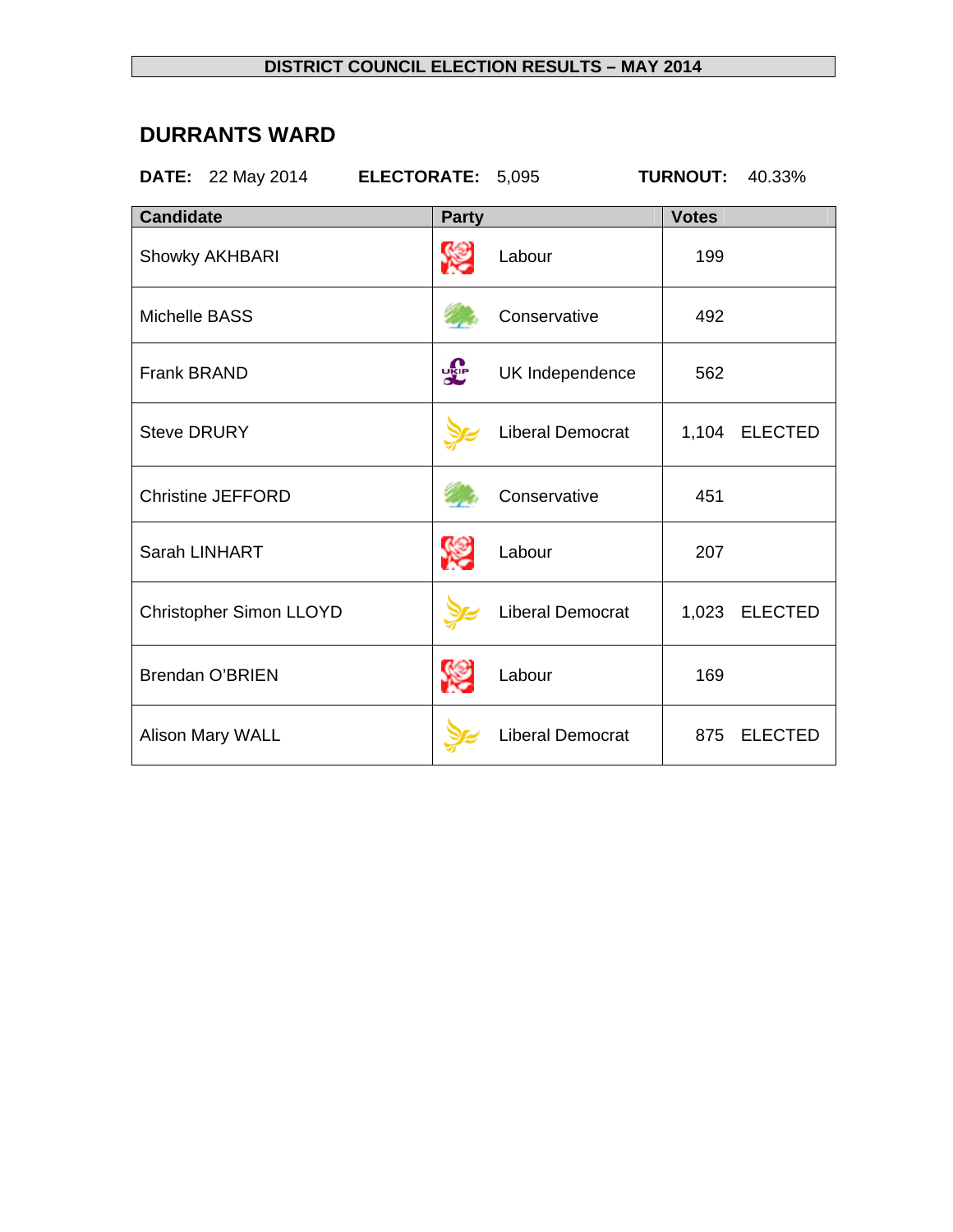## **GADE VALLEY WARD**

**DATE:** 22 May 2014 **ELECTORATE:** 5,132 **TURNOUT:** 33.03%

| <b>Candidate</b>           | <b>Party</b>     |                         | <b>Votes</b> |                |
|----------------------------|------------------|-------------------------|--------------|----------------|
| <b>Robert HARPER</b>       |                  | Conservative            | 425          |                |
| Philip Edward LOCKETT      | <b>SEP</b>       | Labour                  | 322          |                |
| <b>Joy MANN</b>            |                  | Liberal Democrat        |              | 773 ELECTED    |
| <b>Bruce PROCHNIK</b>      | <b>September</b> | Labour                  | 298          |                |
| Leslie Peter PROCTOR       |                  | Conservative            | 386          |                |
| Maureen SEDLACEK           |                  | Labour                  | 292          |                |
| <b>Martin THOMAS</b>       |                  | Conservative            | 354          |                |
| <b>Chris WHATELY-SMITH</b> |                  | Liberal Democrat        | 779          | <b>ELECTED</b> |
| Keith WILLIAMS             |                  | <b>Liberal Democrat</b> | 688          | <b>ELECTED</b> |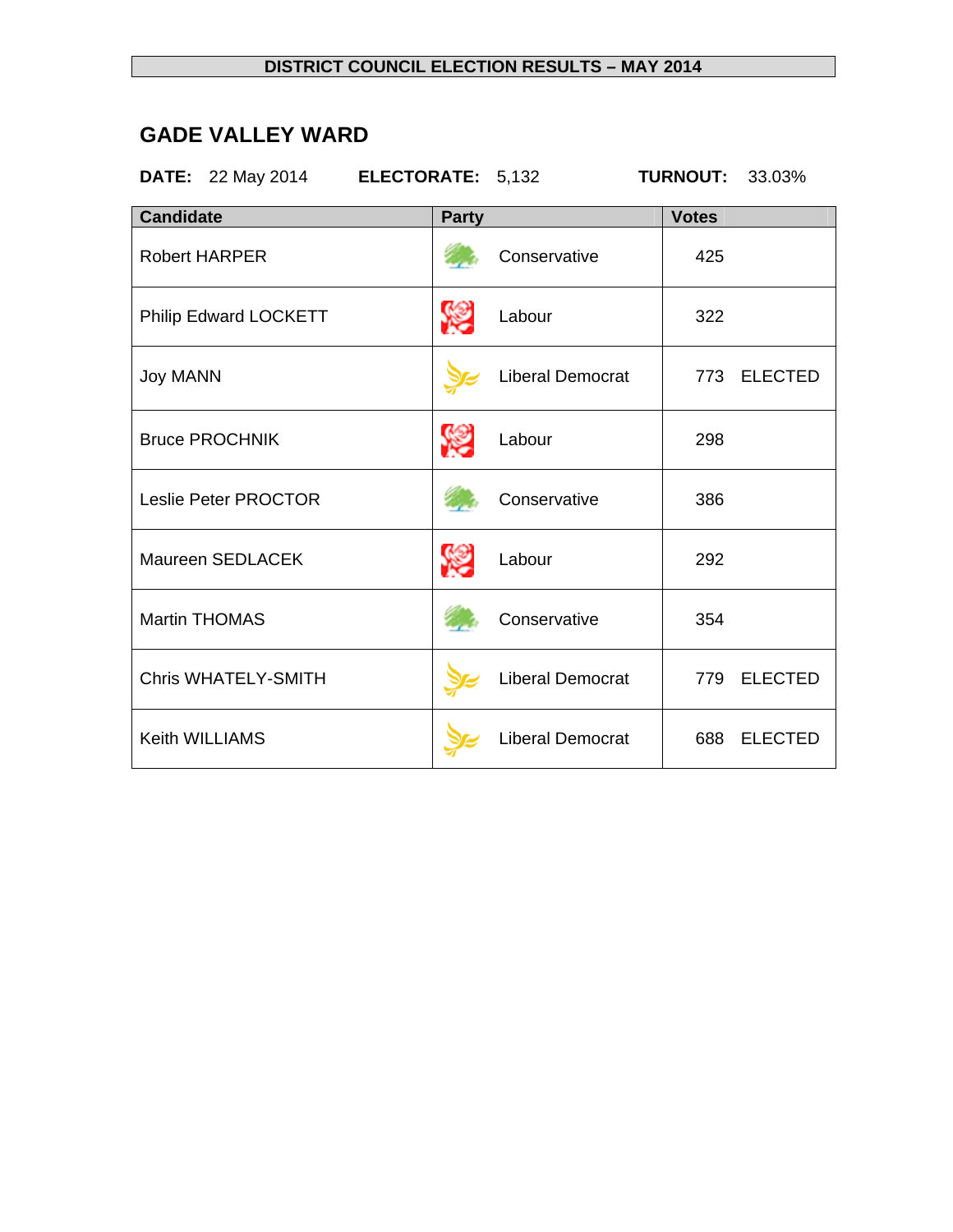## **LEAVESDEN WARD**

**DATE:** 22 May 2014 **ELECTORATE:** 5,028 **TURNOUT:** 31.84%

| <b>Candidate</b>             | <b>Party</b>                  |                                                                          | <b>Votes</b> |                |
|------------------------------|-------------------------------|--------------------------------------------------------------------------|--------------|----------------|
| <b>David Bernard BENNETT</b> | <b>J<sub>KIP</sub></b>        | UK Independence                                                          | 389          |                |
| <b>Martin BROOKS</b>         |                               | <b>Liberal Democrat</b>                                                  | 838          | <b>ELECTED</b> |
| <b>Susan Denise CLARK</b>    |                               | Conservative                                                             | 354          |                |
| Joanne Victoria COX          | <b>SEP</b>                    | Labour                                                                   | 216          |                |
| Stephen GILES-MEDHURST       |                               | <b>Liberal Democrat</b>                                                  | 828          | <b>ELECTED</b> |
| <b>Colin James GRAY</b>      |                               | Labour                                                                   | 199          |                |
| Larry RACH                   |                               | Conservative                                                             | 229          |                |
| <b>John SEDLACEK</b>         | <u>e</u>                      | Labour                                                                   | 150          |                |
| <b>Richard SHATTOCK</b>      | <b>TUSC</b><br><b>AGAINST</b> | Trade Unionists and<br><b>Socialist Coalition</b><br><b>Against Cuts</b> | 58           |                |
| <b>Hitesh Kumar TAILOR</b>   |                               | Conservative                                                             | 230          |                |
| <b>Kate TURNER</b>           |                               | <b>Liberal Democrat</b>                                                  | 771          | <b>ELECTED</b> |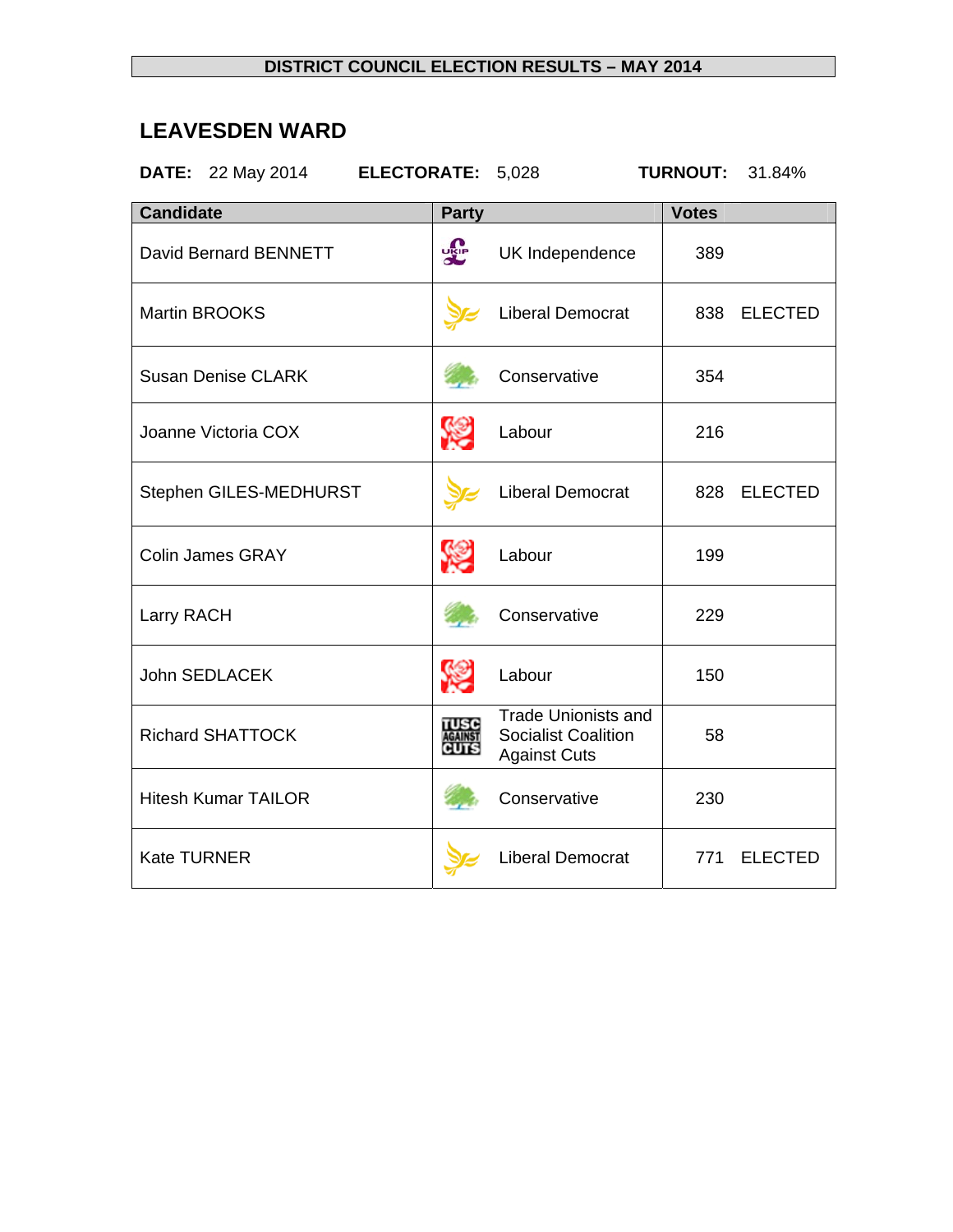# **MOOR PARK & EASTBURY WARD**

**DATE:** 22 May 2014 **ELECTORATE:** 4,777 **TURNOUT:** 37.30%

| <b>Candidate</b>              | <b>Party</b> |                         | <b>Votes</b> |                |
|-------------------------------|--------------|-------------------------|--------------|----------------|
| <b>Gabriel AITMAN</b>         |              | <b>Liberal Democrat</b> | 168          |                |
| Jeremy Edmund Campion ASQUITH |              | Liberal Democrat        | 208          |                |
| <b>Kemal BUTT</b>             |              | Conservative            | 1,258        | <b>ELECTED</b> |
| <b>Yessica GOULD</b>          | <b>SEP</b>   | UK Independence         | 239          |                |
| David HADLEY                  |              | Labour                  | 155          |                |
| Debbie MORRIS                 |              | Conservative            | 1,200        | <b>ELECTED</b> |
| Jayshree RADIA                | <b>SEP</b>   | Labour                  | 167          |                |
| Mannargudi RAM                |              | Labour                  | 126          |                |
| Reena RANGER                  |              | Conservative            | 1,166        | <b>ELECTED</b> |
| <b>Abdul Ghaffar VAYANI</b>   |              | <b>Liberal Democrat</b> | 137          |                |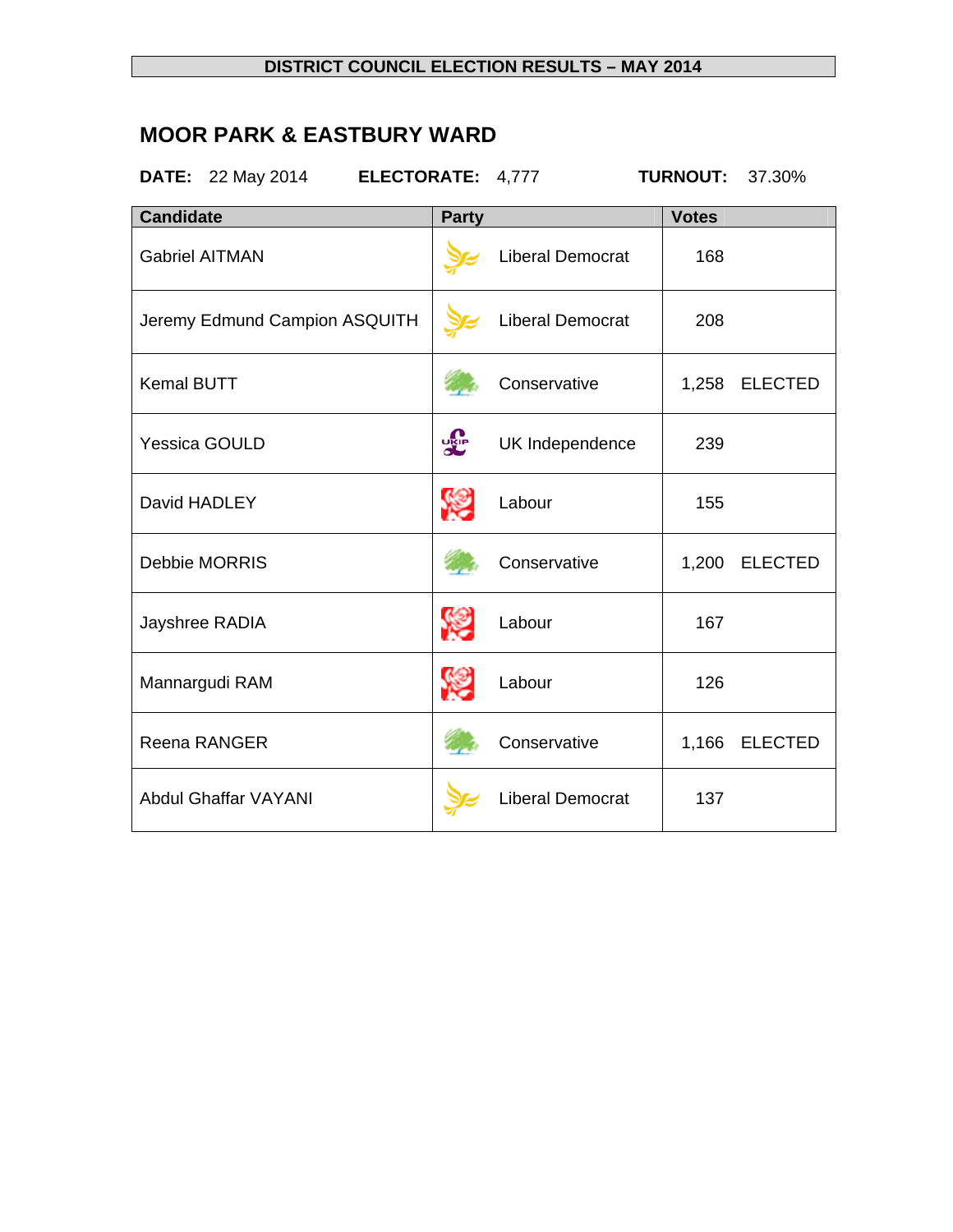# **OXHEY HALL & HAYLING WARD**

**DATE:** 22 May 2014 **ELECTORATE:** 5,282 **TURNOUT:** 39.57%

| <b>Candidate</b>           | <b>Party</b>          |                         | <b>Votes</b> |                |
|----------------------------|-----------------------|-------------------------|--------------|----------------|
| <b>Irene ABLE</b>          |                       | Conservative            | 512          |                |
| Diane Teresa DAY           | <b>DRIP</b>           | UK Independence         | 490          |                |
| <b>Ty HARRIS</b>           |                       | Conservative            | 550          | <b>ELECTED</b> |
| Joan KING                  | <b>SEP</b>            | Labour                  | 503          |                |
| Stephen Michael James KING | r.                    | Labour                  | 477          |                |
| John KYLES                 |                       | Conservative            | 517          |                |
| Michael Ernest MATTHEWSON  | <b>J<sub>EP</sub></b> | UK Independence         | 465          |                |
| James MCEWAN               | S                     | Labour                  | 429          |                |
| Phil REDSHAW               |                       | <b>Liberal Democrat</b> | 511          |                |
| <b>Alison SCARTH</b>       |                       | <b>Liberal Democrat</b> | 612          | <b>ELECTED</b> |
| <b>Andrew SCARTH</b>       |                       | <b>Liberal Democrat</b> | 561          | <b>ELECTED</b> |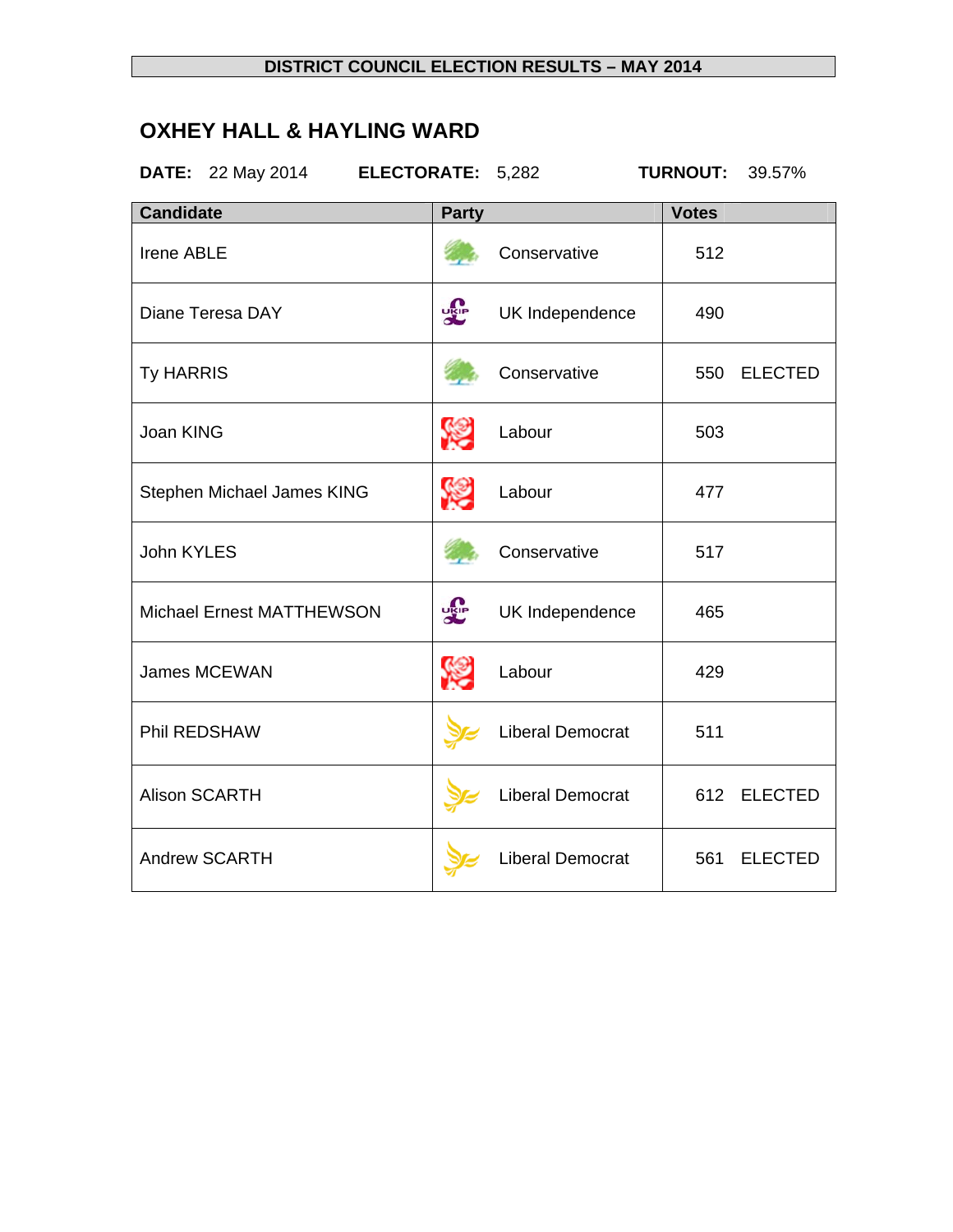# **PENN & MILL END WARD**

**DATE:** 22 May 2014 **ELECTORATE:** 5,273 **TURNOUT:** 34.36%

| <b>Candidate</b>            | <b>Party</b>           |                         | <b>Votes</b> |                |
|-----------------------------|------------------------|-------------------------|--------------|----------------|
| Diana BARBER                |                        | Conservative            | 532          |                |
| Matt DOUGHTY                | <b>SEP</b>             | Labour                  | 207          |                |
| Hayley JOHNSON              | <b>SEP</b>             | Labour                  | 253          |                |
| <b>Nick JORDAN</b>          | <b>SEP</b>             | Labour                  | 221          |                |
| Raj KHIROYA                 |                        | Liberal Democrat        | 595          | <b>ELECTED</b> |
| Sarah Jane NELMES           |                        | <b>Liberal Democrat</b> | 673          | <b>ELECTED</b> |
| David RAW                   |                        | Conservative            | 516          |                |
| <b>Roger SEABOURNE</b>      |                        | Liberal Democrat        | 609          | <b>ELECTED</b> |
| Cathy STACEY                | <b>LELE</b>            | UK Independence         | 468          |                |
| <b>Richard James STACEY</b> | <b>J<sub>SUP</sub></b> | UK Independence         | 442          |                |
| <b>Nigel STEWART</b>        |                        | Conservative            | 377          |                |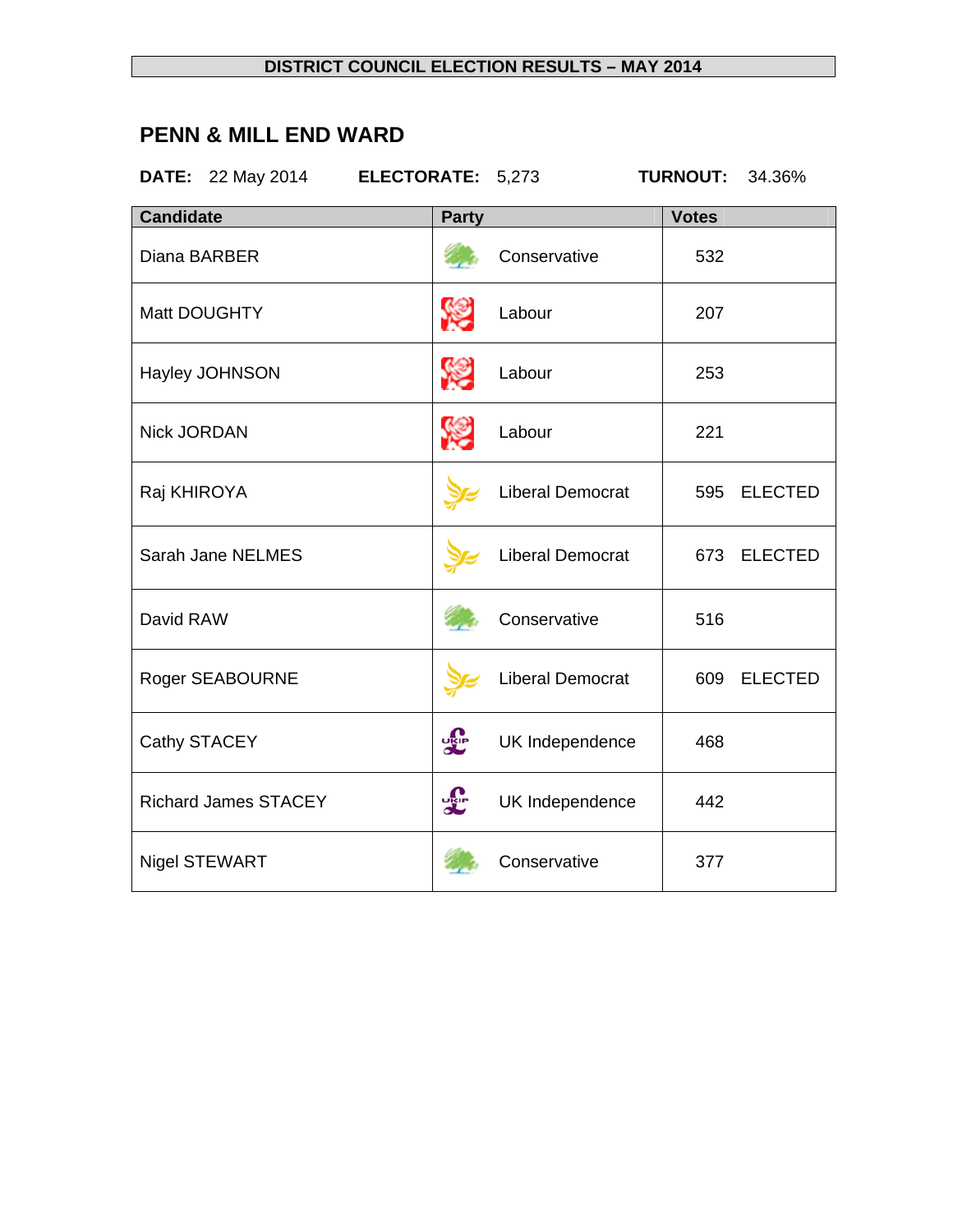## **RICKMANSWORTH TOWN WARD**

**DATE:** 22 May 2014 **ELECTORATE:** 5,611 **TURNOUT:** 39.65%

| <b>Candidate</b>                | <b>Party</b> |                         | <b>Votes</b> |                |
|---------------------------------|--------------|-------------------------|--------------|----------------|
| <b>Graham DALE</b>              | r.           | Labour                  | 342          |                |
| <b>Felix GILL</b>               | Y.           | Labour                  | 329          |                |
| Paula HISCOCKS                  |              | Conservative            | 1,290        | <b>ELECTED</b> |
| Pat HOWELL                      |              | <b>Liberal Democrat</b> | 597          |                |
| <b>Tony HUMPHREYS</b>           |              | <b>Liberal Democrat</b> | 494          |                |
| <b>Bob MOUNTAIN</b>             |              | Labour                  | 321          |                |
| Ralph SANGSTER                  |              | Conservative            |              | 1,167 ELECTED  |
| David SANSOM                    |              | Conservative            |              | 1,178 ELECTED  |
| <b>Jill Marguerite SWAINSON</b> |              | <b>Liberal Democrat</b> | 523          |                |